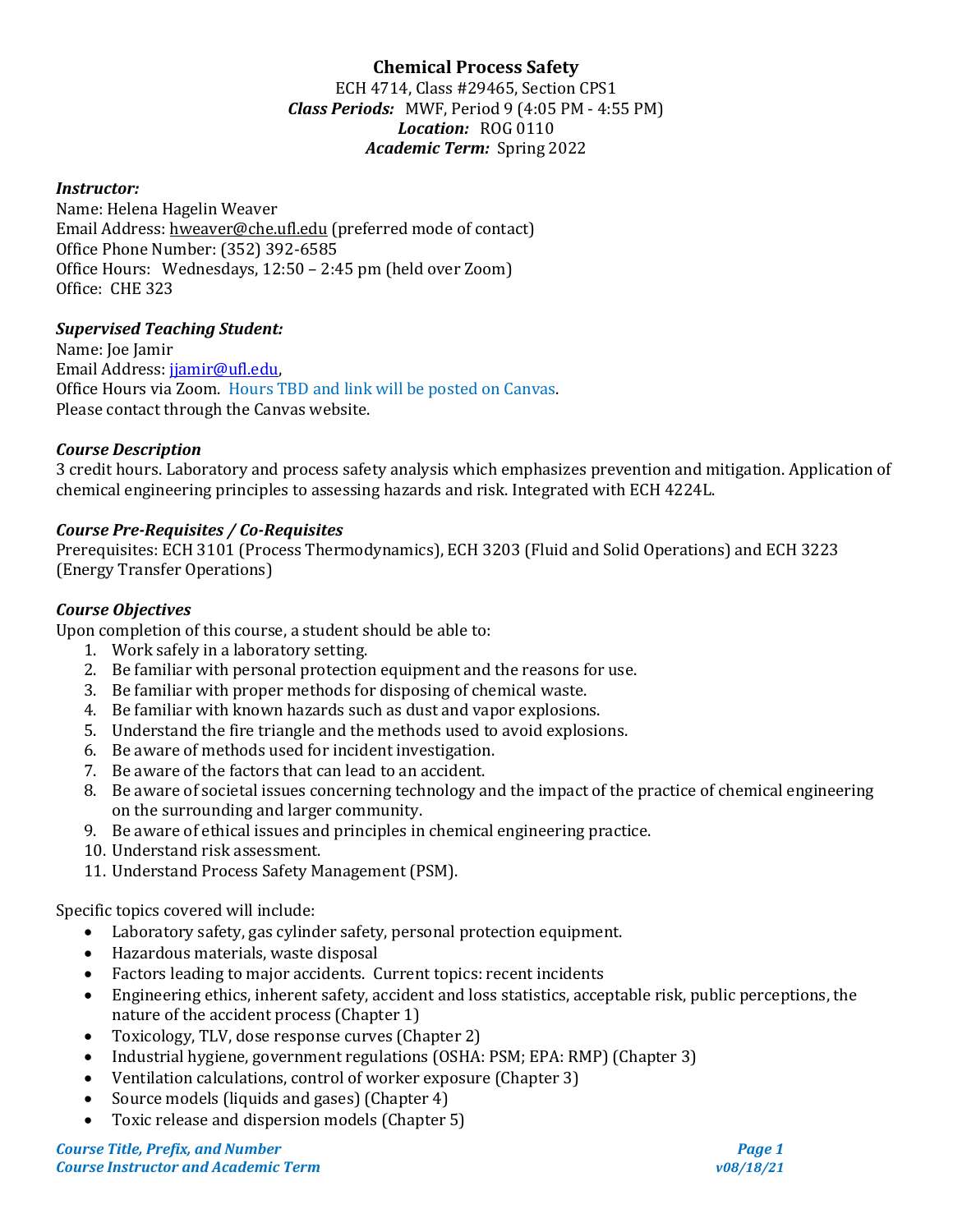- Fires and explosions, fire triangle, flammability diagram, characteristics of explosions (Chapter 6)
- Designs to prevent fires and explosions (Chapter 7)
- Chemical reactivity (Chapter 8)
- Relief sizing (Chapter 9,10)
- Hazard identification (Chapter 11)
- Risk Assessment, revealed and unrevealed faults, event trees, QRA, LOPA (Chapter 12)

*Materials and Supply Fees*

N/A

## *Relation to Program Outcomes (ABET):*

| <b>Outcome</b> |                                                                                     | Coverage <sup>*</sup> |
|----------------|-------------------------------------------------------------------------------------|-----------------------|
|                | 1. An ability to identify, formulate, and solve complex engineering problems by     | High                  |
|                | applying principles of engineering, science, and mathematics                        |                       |
|                | 2. An ability to apply engineering design to produce solutions that meet specified  | Medium                |
|                | needs with consideration of public health, safety, and welfare, as well as global,  |                       |
|                | cultural, social, environmental, and economic factors                               |                       |
|                | 3. An ability to communicate effectively with a range of audiences                  |                       |
| 4.             | An ability to recognize ethical and professional responsibilities in engineering    | High                  |
|                | situations and make informed judgments, which must consider the impact of           |                       |
|                | engineering solutions in global, economic, environmental, and societal contexts     |                       |
|                | 5. An ability to function effectively on a team whose members together provide      |                       |
|                | leadership, create a collaborative and inclusive environment, establish goals, plan |                       |
|                | tasks, and meet objectives                                                          |                       |
|                | 6. An ability to develop and conduct appropriate experimentation, analyze and       |                       |
|                | interpret data, and use engineering judgment to draw conclusions                    |                       |
|                | 7. An ability to acquire and apply new knowledge as needed, using appropriate       | High                  |
|                | learning strategies                                                                 |                       |

## *Required Textbooks and Software*

- Title: Chemical Process Safety: Fundamentals with Applications
- Authors: Daniel A. Crowl and Joseph F. Louvar
- Prentice-Hall, Upper Saddle River, NJ, 2011,  $3<sup>rd</sup>$  edition (2011) or  $4<sup>th</sup>$  edition (2019)
- ISBN-13: 9780131382268 (3rd Ed), ISBN-13: 9780134857848 (4th Ed)
- Course Notes, which includes personal notes from lectures and documentation uploaded on Canvas (such as PowerPoint presentations and other information files).
- We will utilize the Chemical Reactivity Worksheet to identify incompatible chemicals. Version 4 of this software is available for free from AIChE: <https://www.aiche.org/ccps/resources/downloadinstall>

## *Recommended Materials*

As the course represents the synthesis of chemical engineering courses taken to date, e.g., material and energy balances, transport phenomena, fluid and solids operations, and thermodynamics, students are advised to refer to textbooks used in those classes as needed.

## *Course Schedule*

- Week 1: Laboratory safety, safety definitions, Chapter 1<br>Week 2: Maior accidents, toxicology, probit correlations
- Week 2: Major accidents, toxicology, probit correlations, Chapters 1-2<br>Week 3-4: Industrial hygiene. evaluation of exposure. ventilation calcula
- Week 3-4: Industrial hygiene, evaluation of exposure, ventilation calculations, Chapter 3<br>Week 4-5: Source models. liquid flow. Chapter 4
- Week 4-5: Source models, liquid flow, Chapter 4<br>Week 6: Review. Exam 1
- Review, Exam 1

*Course Title, Prefix, and Number Page 2 Course Instructor and Academic Term v08/18/21*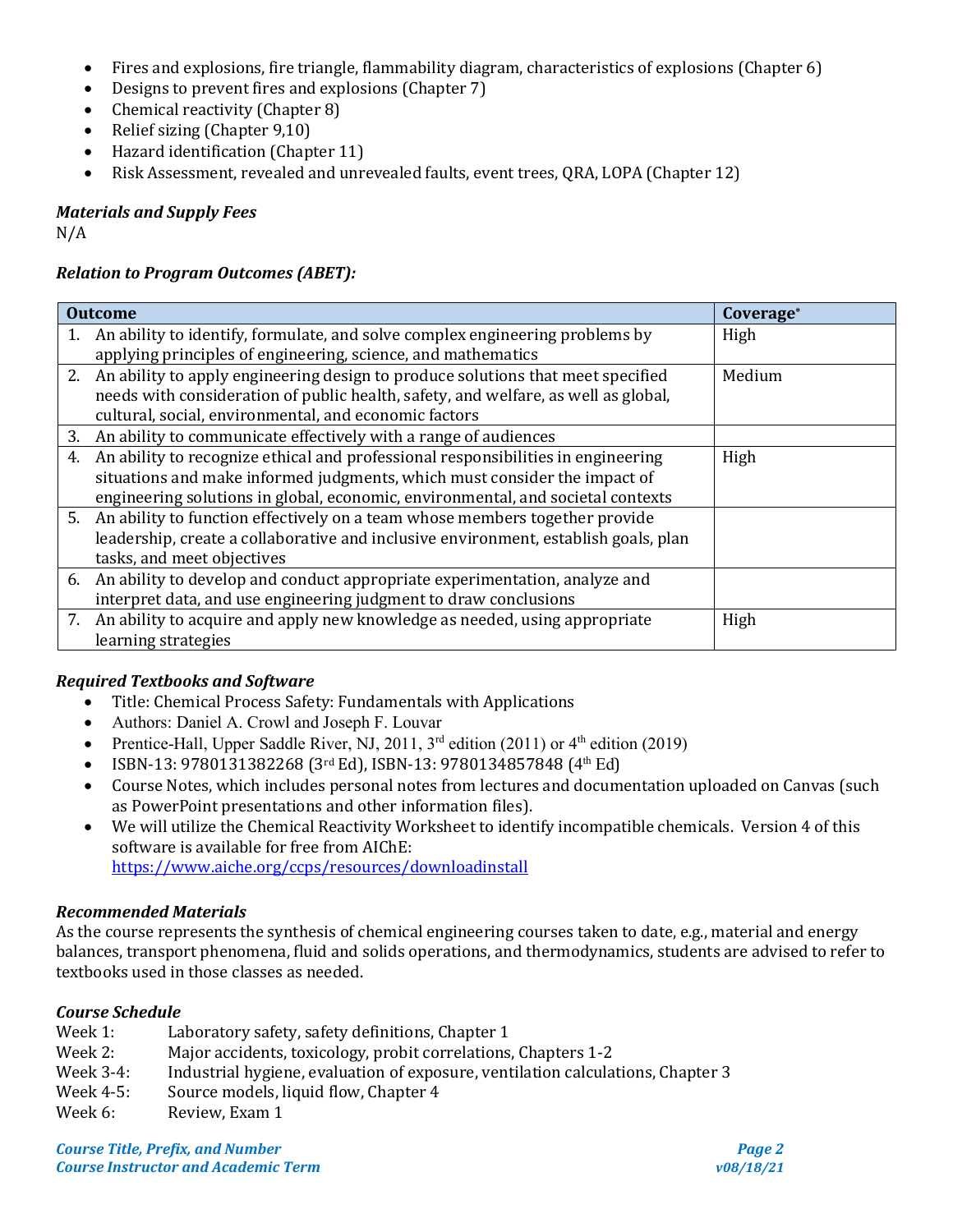- Week 7: Source models, flow of gases, flashing liquids, Chapter 4<br>Week 8: Dispersion models, toxic effect criteria, Chapter 5
- Week 8: Dispersion models, toxic effect criteria, Chapter 5<br>Week 9: Fires and explosions. Chapter 6
- Week 9: Fires and explosions, Chapter 6<br>Week 10: Estimating blast damage, prever
- Week 10: Estimating blast damage, preventing fires, Chapters 6-7<br>Week 11: Review, Exam 2
- Week 11: Review, Exam 2<br>Week 12: Inerting. Chapte
- Week 12: Inerting, Chapter 7<br>Week 13: Chemical reactivity
- Week 13: Chemical reactivity hazards, Chapter 8<br>Week 13: Relief and relief sizing, Chapters 9-10
- Week 13: Relief and relief sizing, Chapters 9-10<br>Week 14: Hazard identification. Chapter 11
- Week 14: Hazard identification, Chapter 11<br>Week 14: Risk assessment, Chapter 12
- Week 14: Risk assessment, Chapter 12<br>Week 15: Review. Exam 3
- Week 15: Review, Exam 3<br>Week 16: Finals Week
- Finals Week
- Exam #1: February 9<br>Exam #2: March 23
- March 23<br>April 20
- Exam  $#3$ :

## *Attendance Policy, Class Expectations, and Make-Up Policy*

In-person attendance is highly recommended. Arrangements must be made in advance if extensions on homework assignments are needed. In the case of an emergency, technological issue, or excused absence during an exam, one comprehensive make-up exam will be offered at the end of the semester (during the final exam period), provided that adequate proof/documentation is presented in writing. Make-up work for extended excused absences will be considered on a case-by-case basis in a manner that is fair for you and your classmates. Excused absences must be consistent with university policies in the undergraduate catalog and require appropriate documentation. The lowest non-zero homework score will be dropped (all homework assignments must be attempted to allow a drop).

Requirements for class attendance and make-up exams, assignments, and other work in this course are consistent with university policies. Click here to read the university attendance policies:

<https://catalog.ufl.edu/UGRD/academic-regulations/attendance-policies/>

## *Evaluation of Grades*

| <b>Assignment</b>           | <b>Total</b>  | <b>Percentage of Final</b> |
|-----------------------------|---------------|----------------------------|
|                             | <b>Points</b> | Grade                      |
| Exam 1                      | 100           | 25%                        |
| Exam 2                      | 100           | 25%                        |
| Exam 3                      | 100           | 25%                        |
| <b>Homework Assignments</b> | 100 Each      | 25%                        |
|                             |               | 100%                       |

## *Late Homework Submission*

Late homework is subject to a penalty of 10 pts/day, until the solutions are posted. This penalty may be waived for extenuating circumstances (at the instructor's discretion) if communicated in writing before the deadline.

#### *Grading Policy*

The following is an approximate but typical grading scale:

| Percent       | Grade | Grade         |
|---------------|-------|---------------|
|               |       | <b>Points</b> |
| $93.4 - 100$  | A     | 4.00          |
| $90.0 - 93.3$ | A-    | 3.67          |
| $86.7 - 89.9$ | $B+$  | 3.33          |
| $83.4 - 86.6$ | R     | 3.00          |
| $80.0 - 83.3$ | B-    | 2.67          |
| $76.7 - 79.9$ | $C+$  | 2.33          |
| $73.4 - 76.6$ | C.    | 2.00          |

*Course Title, Prefix, and Number Page 3 Course Instructor and Academic Term v08/18/21*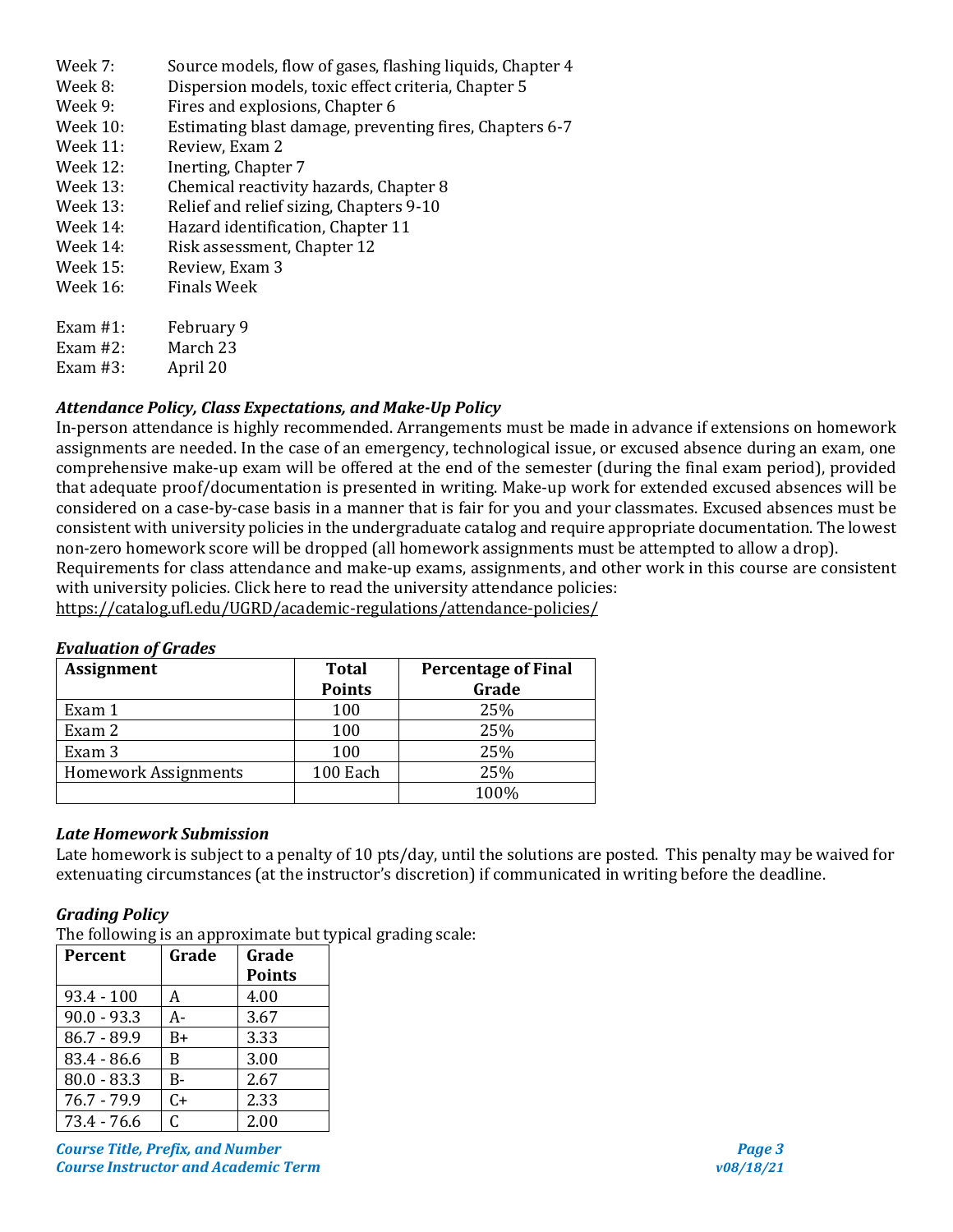| $70.0 - 73.3$ | C- | 1.67 |
|---------------|----|------|
| $66.7 - 69.9$ | D+ | 1.33 |
| $63.4 - 66.6$ | D  | 1.00 |
| $60.0 - 63.3$ | D- | 0.67 |
| $0 - 59.9$    | F. | 0.00 |

All students are required to complete **two** SAChE safety certificates; "Chemical Reactivity Hazards" and "Process Safety Ethics - A Brief Introduction". Extra credit is given for completion of additional **Level Two** and **Level Three** SACHE certification as follows:

1-2 certificates 1/3 letter grade

3-4 certificates 2/3 letter grade

5 or more certificate 1 letter grade

Maximum extra credit for completion of SAChE certificates is one letter grade. *To be eligible for extra credit, the student must have achieved a C or better through homework assignments, projects and exams*.

Please note: a score of C or better is required before continuing in the Chemical Engineering program. By University of Florida policy, a C- will not be a qualifying grade for critical tracking courses. In order to graduate, students must have an overall GPA and an upper-division GPA of 2.0 or better (C or better). Note: a C- average is equivalent to a GPA of 1.67, and therefore, it does not satisfy this graduation requirement.

More information on UF grading policy may be found at: <https://catalog.ufl.edu/ugrad/current/regulations/info/grades.aspx>

## *Students Requiring Accommodations*

Students with disabilities who experience learning barriers and would like to request academic accommodations should connect with the disability Resource Center by visiting [https://disability.ufl.edu/students/get-started/.](https://disability.ufl.edu/students/get-started/) It is important for students to share their accommodation letter with their instructor and discuss their access needs, as early as possible in the semester.

#### *Course Evaluation*

Students are expected to provide professional and respectful feedback on the quality of instruction in this course by completing course evaluations online via GatorEvals. Guidance on how to give feedback in a professional and respectful manner is available at [https://gatorevals.aa.ufl.edu/students/.](https://gatorevals.aa.ufl.edu/students/) Students will be notified when the evaluation period opens, and can complete evaluations through the email they receive from GatorEvals, in their Canvas course menu under GatorEvals, or via [https://ufl.bluera.com/ufl/.](https://ufl.bluera.com/ufl/) Summaries of course evaluation results are available to students a[t https://gatorevals.aa.ufl.edu/public-results/.](https://gatorevals.aa.ufl.edu/public-results/)

## **In-Class Recording**

Students are allowed to record video or audio of class lectures. However, the purposes for which these recordings may be used are strictly controlled. The only allowable purposes are (1) for personal educational use, (2) in connection with a complaint to the university, or (3) as evidence in, or in preparation for, a criminal or civil proceeding. All other purposes are prohibited. Specifically, students may not publish recorded lectures without the written consent of the instructor.

A "class lecture" is an educational presentation intended to inform or teach enrolled students about a particular subject, including any instructor-led discussions that form part of the presentation, and delivered by any instructor hired or appointed by the University, or by a guest instructor, as part of a University of Florida course. A class lecture does not include lab sessions, student presentations, clinical presentations such as patient history, academic exercises involving solely student participation, assessments (quizzes, tests, exams), field trips, private conversations between students in the class or between a student and the faculty or lecturer during a class session.

Publication without permission of the instructor is prohibited. To "publish" means to share, transmit, circulate, distribute, or provide access to a recording, regardless of format or medium, to another person (or persons),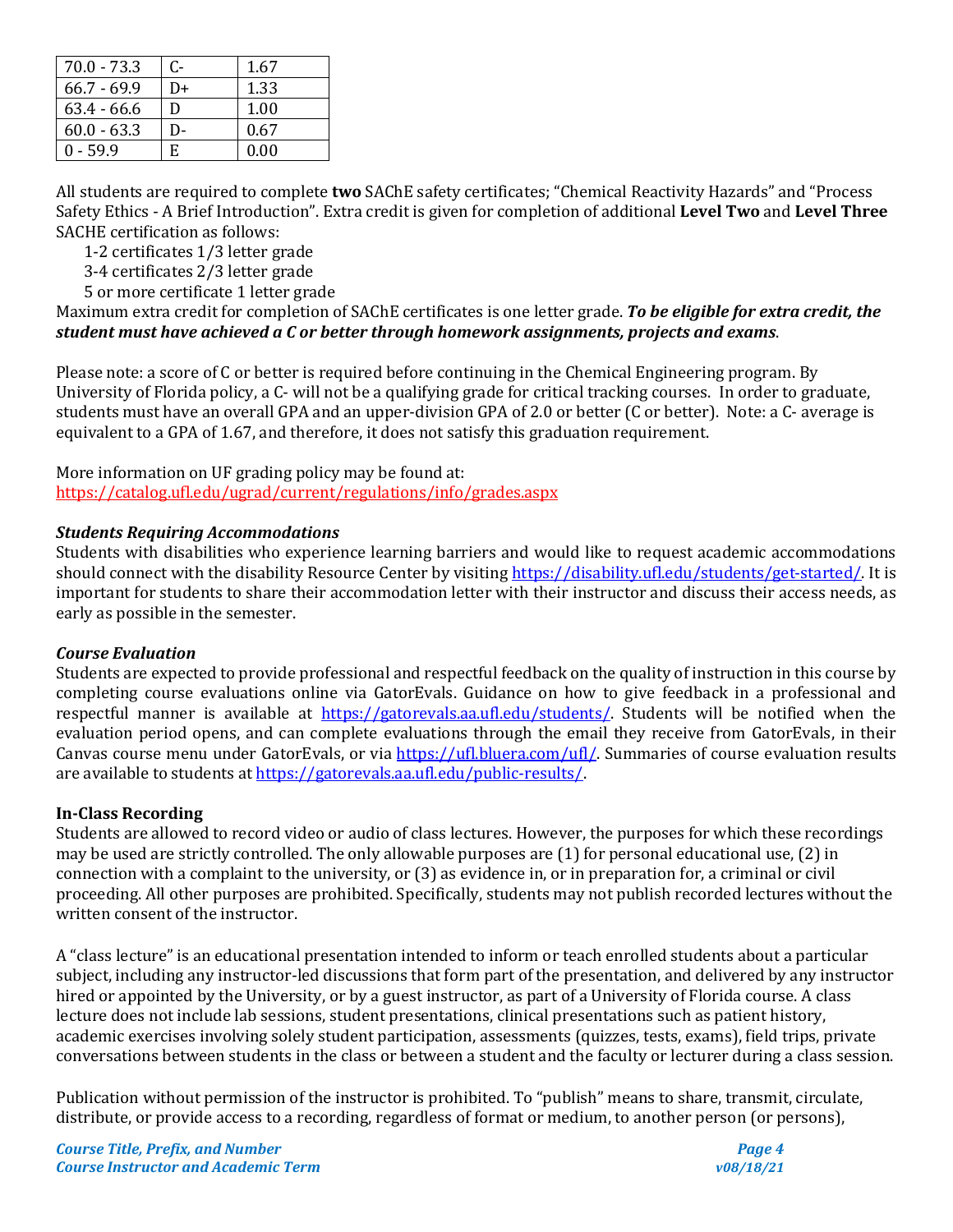including but not limited to another student within the same class section. Additionally, a recording, or transcript of a recording, is considered published if it is posted on or uploaded to, in whole or in part, any media platform, including but not limited to social media, book, magazine, newspaper, leaflet, or third party note/tutoring services. A student who publishes a recording without written consent may be subject to a civil cause of action instituted by a person injured by the publication and/or discipline under UF Regulation 4.040 Student Honor Code and Student Conduct Code.

## *University Honesty Policy*

UF students are bound by The Honor Pledge which states, "We, the members of the University of Florida community, pledge to hold ourselves and our peers to the highest standards of honor and integrity by abiding by the Honor Code. On all work submitted for credit by students at the University of Florida, the following pledge is either required or implied: "On my honor, I have neither given nor received unauthorized aid in doing this assignment." The Conduct Code [\(https://sccr.dso.ufl.edu/process/student-conduct-code/\)](https://sccr.dso.ufl.edu/process/student-conduct-code/) specifies a number of behaviors that are in violation of this code and the possible sanctions. If you have any questions or concerns, please consult with the instructor or TAs in this class.

## *Commitment to a Safe and Inclusive Learning Environment*

The Herbert Wertheim College of Engineering values broad diversity within our community and is committed to individual and group empowerment, inclusion, and the elimination of discrimination. It is expected that every person in this class will treat one another with dignity and respect regardless of gender, sexuality, disability, age, socioeconomic status, ethnicity, race, and culture.

If you feel like your performance in class is being impacted by discrimination or harassment of any kind, please contact your instructor or any of the following:

- Your academic advisor or Graduate Program Coordinator
- Jennifer Nappo, Director of Human Resources, 352-392-0904, [jpennacc@ufl.edu](mailto:jpennacc@ufl.edu)
- Curtis Taylor, Associate Dean of Student Affairs, 352-392-2177[, taylor@eng.ufl.edu](mailto:taylor@eng.ufl.edu)
- Toshikazu Nishida, Associate Dean of Academic Affairs, 352-392-0943[, nishida@eng.ufl.edu](mailto:nishida@eng.ufl.edu)

## *Software Use*

All faculty, staff, and students of the University are required and expected to obey the laws and legal agreements governing software use. Failure to do so can lead to monetary damages and/or criminal penalties for the individual violator. Because such violations are also against University policies and rules, disciplinary action will be taken as appropriate. We, the members of the University of Florida community, pledge to uphold ourselves and our peers to the highest standards of honesty and integrity.

## *Student Privacy*

There are federal laws protecting your privacy with regards to grades earned in courses and on individual assignments. For more information, please see: <https://registrar.ufl.edu/ferpa.html>

## *Campus Resources:*

## *Health and Wellness*

## **U Matter, We Care:**

Your well-being is important to the University of Florida. The U Matter, We Care initiative is committed to creating a culture of care on our campus by encouraging members of our community to look out for one another and to reach out for help if a member of our community is in need. If you or a friend is in distress, please contact [umatter@ufl.edu](mailto:umatter@ufl.edu) so that the U Matter, We Care Team can reach out to the student in distress. A nighttime and weekend crisis counselor is available by phone at 352-392-1575. The U Matter, We Care Team can help connect students to the many other helping resources available including, but not limited to, Victim Advocates, Housing staff, and the Counseling and Wellness Center. Please remember that asking for help is a sign of strength. In case of emergency, call 9-1-1.